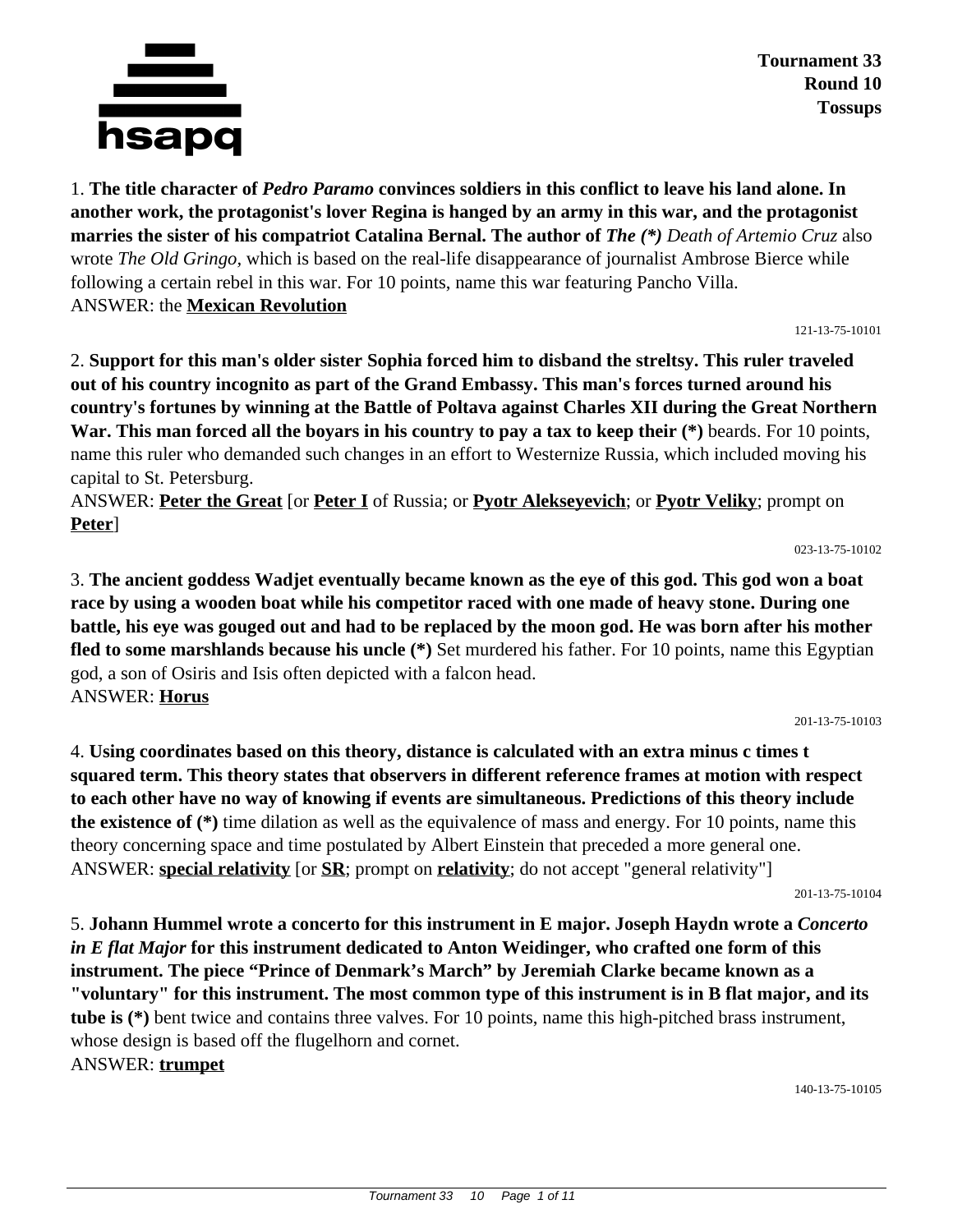6. **Responses to this book included a story in which a boy and his grandfather eat acorns, and a parody entitled "The Desolate Year." Written in response to a letter from Olga Huckins, this book was expanded upon in Stewart Udall's "The Quiet Crisis." Its first section, "A Fable for Tomorrow," describes an American town that had suffered a "strange (\*)** blight" and, as a result, faced a "strange stillness." Ten years after its release, the EPA banned the use of DDT. For 10 points, name this anti-pesticide polemic by Rachel Carson. ANSWER: *Silent Spring*

7. **As an offensive coordinator with the 49ers, this coach ordered Elvis Grbac to throw a ball at his old boss Al Davis during warmups. His son Kyle serves as his offensive coordinator. This coach, who replaced Jim Zorn in his current post, led the (\*)** Denver Broncos to two Super Bowls with players Terrell Davis and John Elway. He was criticized for not starting second-string quarterback Kirk Cousins over the injured Robert Griffin III for his team's first-round loss to the Seahawks in 2013. For 10 points, name this head coach of the Washington Redskins.

ANSWER: Mike **Shanahan**

8. **One of these called Ti (tee-eye) is often used in experiments involving Arabidopsis, and a commonly used one has a hok/sok killing system. Similar to episomes in eukaryotes, they were discovered by Joshua Lederberg. These structures are (\*)** transferred by conjugation, and the R one is responsible for conferring antibiotic resistance. For 10 points, name these short segments of DNA that exist outside of the bacterial chromosome. ANSWER: **plasmid**

048-13-75-10108

015-13-75-10107

003-13-75-10106

9. **This poet asked that his tombstone say only, "Here lies one whose name was writ in water." One of his poems opens by asking what ails a "knight-at-arms, alone and palely loitering." He asked, "Do I wake or sleep?" at the end of a poem in which a bird's cry causes a "drowsy numbness." This author of "La (\*)** Belle Dame Sans Merci" concluded a poem about a "still unravished bride of quietness" by noting, "Beauty is truth, truth beauty." For 10 points, name this Romantic British author of "Ode to a Nightingale" and "Ode on a Grecian Urn." ANSWER: John **Keats**

015-13-75-10109

10. **Hundreds of saltpeter miners from this country were killed in the Marusia massacre. Two members of the Alessandri family were president in this country, including Jorge, the man who lost the 1970 election to the Popular Unity candidate. The "Chicago Boys" were American-educated economists who introduced laissez-faire policies during a military dictatorship in this country. That dictatorship overthrew this country's president (\*)** Salvador Allende. For 10 points, name this country ruled for sixteen years by Augusto Pinochet.

ANSWER: Republic of **Chile** [or Republica de **Chile**]

121-13-75-10110

11. **This man wrote a play in which the title character is executed after urging the Duke of Alva to use moderation in dealing with civil disorder in the Netherlands. This author of** *Egmont* **wrote a work in which the title character borrows Albert's twin pistols to shoot himself after failing to win (\*)** Lotte's love. In addition to *The Sorrows of Young Werther* (VAIR-ter), this man wrote about the lover of Gretchen who sells his soul to Mephistopheles. For 10 points, name this German author of *Faust.* ANSWER: Johann Wolfgang von **Goethe** (GURR-tuh)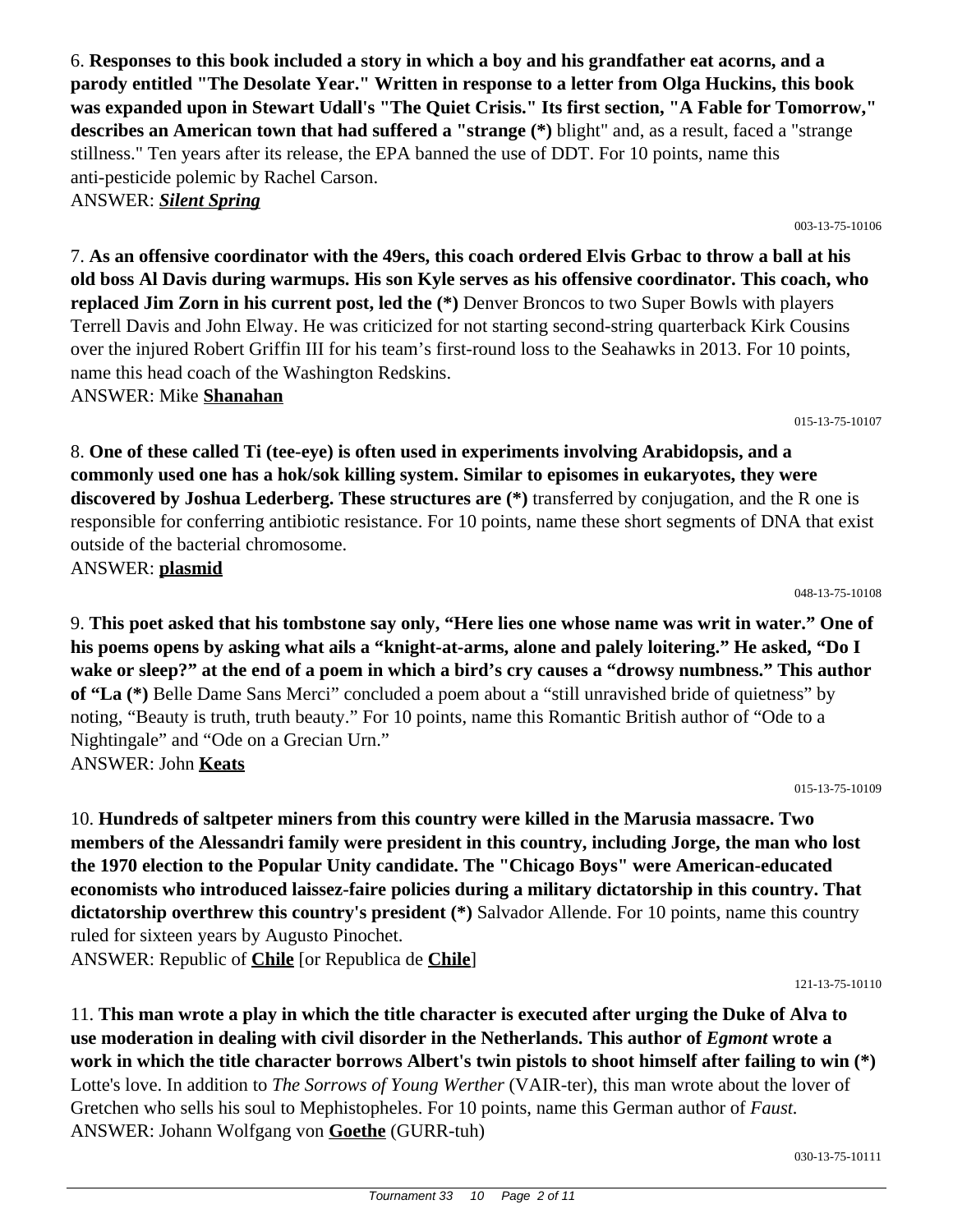12. **These people worshipped Eshmun in a glass-manufacturing city and also built temples to Melkart. Alexander the Great spent seven months building a land bridge to a city founded by these people. These founders of Sidon and Byblos extracted hypobranchial glands from the spiny shell of the Murex sea slug to make an unfading purple dye. This ethnic group founded (\*)** Carthage after expanding from such cities as Tyre. For 10 points, name this people whose wine and alphabet inspired the Greeks, and whose boats traded goods across the ancient Mediterranean.

ANSWER: **Phoenician**s [or **Phoeniki**; or **Punic** peoples; or **Canaanite**s; or **Kena'ani**; prompt word forms of **Semite**s; do not accept "Greeks" or "Carthaginians" at any point]

13. **This book describes one character who, being left-handed, is able to conceal a sword on his right thigh and use it to kill King Eglon. In another episode in this book, the woman Jael kills the defeated Canaanite commander Sisera. Another character in this book falls in love at the Brook of Sorek, and is (\*)** blinded after having his hair cut, due to his betrayal by Delilah. For 10 points, name this book of the Old Testament whose title figures include Ehud, Deborah, and Samson. ANSWER: Book of **Judges** [prompt on **Old Testament**]

14. **Asymptotes of the graph of this non-reciprocal function are separated by an interval of pi and centered at the origin. Unlike some closely related functions, the graph of it and its reciprocal do not have defined amplitude. The slope of a line can be found with this (\*)** trigonometric function. In a right triangle, it is equal to the length of a leg opposite an angle divided by the length of the leg adjacent to the angle. For 10 points, name this trigonometric function, the ratio of the sine and cosine functions. ANSWER: **tangent**

15. **One character in this opera reassures his lover of his fidelity by asking "what eyes in the world" could be more beautiful than hers, and describes the "hidden harmony" in the contrast between her dark hair with the golden locks of Mary Magdalene in the aria "Recondita Armonia." The title character of this opera sings (\*)** "Vissi d'Arte" as her lover is being tortured by the Chief of Police, Baron Scarpia. After Cavaradossi is shot dead by a firing squad, the title character of this opera leaps to her death from a tall building. For 10 points, name this opera by Puccini. ANSWER: *Tosca*

16. **In the 50s, many of this country's Nandi-speaking tribes took the unified name Kalenjin, though outsiders still call them "running people." A lake in this country names the Turkana Boy fossil skeleton found here by Richard (\*)** Leakey. This home country of the Luo and the Maasai Mara reserve has a namesake mountain which is thought to house a godly abode by the plurality Kikuyu ethnic group. This nation's major port is Mombasa. For 10 points, name this African nation, the northern neighbor of Tanzania.

ANSWER: Republic of **Kenya** [or Jamhuri ya **Kenya**]

104-13-75-10116

#### 104-13-75-10112

131-13-75-10114

020-13-75-10115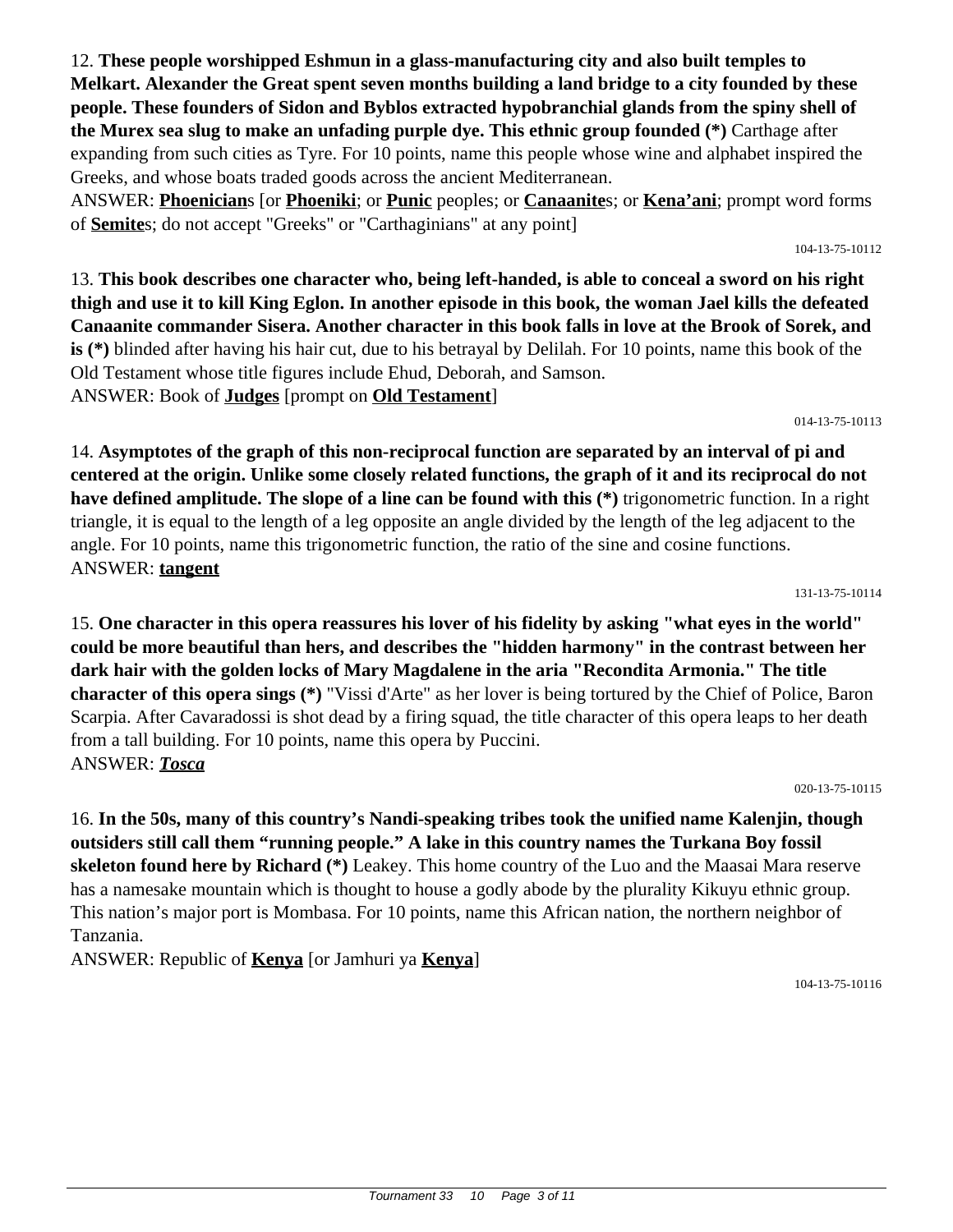17. **The efficiency of this procedure can be improved by using a bubble cap tray. One form of this procedure uses a device filled with steel wool or small beads in order to maximize the number of theoretical plates. When the product of this procedure is returned to the original system, it's called refluxing. This process is ineffective at separating (\*)** azeotropes. The "fractional" type of it is used in petroleum refining. For 10 points, name this method by which mixtures are separated by boiling point in a namesake column.

ANSWER: **distillation** [or **fractional distillation**; accept specific types of distillation, e.g. **extractive distillation**]

## 18. **This character is said to have "sprung from his platonic conception of himself." He has a medal from Montenegro and a picture of himself playing cricket at Oxford. Only the narrator, his father, and (\*)** Owl Eyes attend this character's funeral after he is shot in his swimming pool by George Wilson. This character throws lavish parties at his East Egg house in hopes of attracting Tom Buchanan's wife Daisy. For 10 points, name this friend of Nick Carraway and title character of an F. Scott Fitzgerald novel. ANSWER: Jay **Gatsby** [or **Jay** Gatsby, or James **Gatz**; or **James** Gatz; or the **Great Gatsby**]

015-13-75-10118

190-13-75-10117

19. **This man had one campaign for office nearly undone by accusations of an affair with Gennifer Flowers, but a** *60 Minutes* **episode helped him earn the nickname the "Comeback Kid." This man was investigated in one office for his role in the Whitewater scandal. Sam Nunn led the opposition to one goal of this President, which resulted in the compromise policy (\*)** "Don't ask, don't tell." This man was impeached on the basis of a report by Kenneth Starr. For 10 points, name this President who won the Election of 1992 and had an affair with Monica Lewinsky.

ANSWER: Bill **Clinton** [or William Jefferson **Clinton**; or William Jefferson **Blythe** III]

149-13-75-10119

20. **This man painted a child in white holding a golden box and resting his arm on a triangular altar in his cartoon** *Sacrifice at Lystra***. He painted a red-clad woman watching two babies touching the title bird in his** *Madonna of the Goldfinch***. This artist painted a barrel vault in his masterpiece, in which a group of pupils watch their teacher draw a (\*)** circle on the ground. In that painting by him, Leonardo da Vinci was used as a model for Plato, who stands next to Aristotle. For 10 points, name this Italian renaissance artist of *The School of Athens*. ANSWER: **Raphael** Sanzio da Urbino

149-13-75-10120

21. **Devices that use this standard are grouped into classes such as human interface device and mass storage. Variants of this standard include "mini" and "micro." In 2008, this standard was updated to version 3.0. The symbol used by this standard, which resembles (\*)** Neptune's trident and ends in a circle, triangle and square, must be embossed on the top of its connectors. For 10 points, identify this interface standard commonly used by keyboards, mice and flash drives. ANSWER: **USB** [or **Universal Serial Bus**]

066-13-75-10121

22. **This man theorized that the USSR would gradually withdraw from Eastern Europe in a position he called "desatellitization." This politician was opposed by the Secret Army Organization, which threatened a coup against his capital in 1961. He took his country out of most (\*)** NATO functions in 1966, four years after he negotiated independence for Algeria. For 10 points, name this first president of the Fifth Republic, who previously led the Free French forces and government-in-exile during World War II. ANSWER: Charles Andre Joseph Marie **de Gaulle**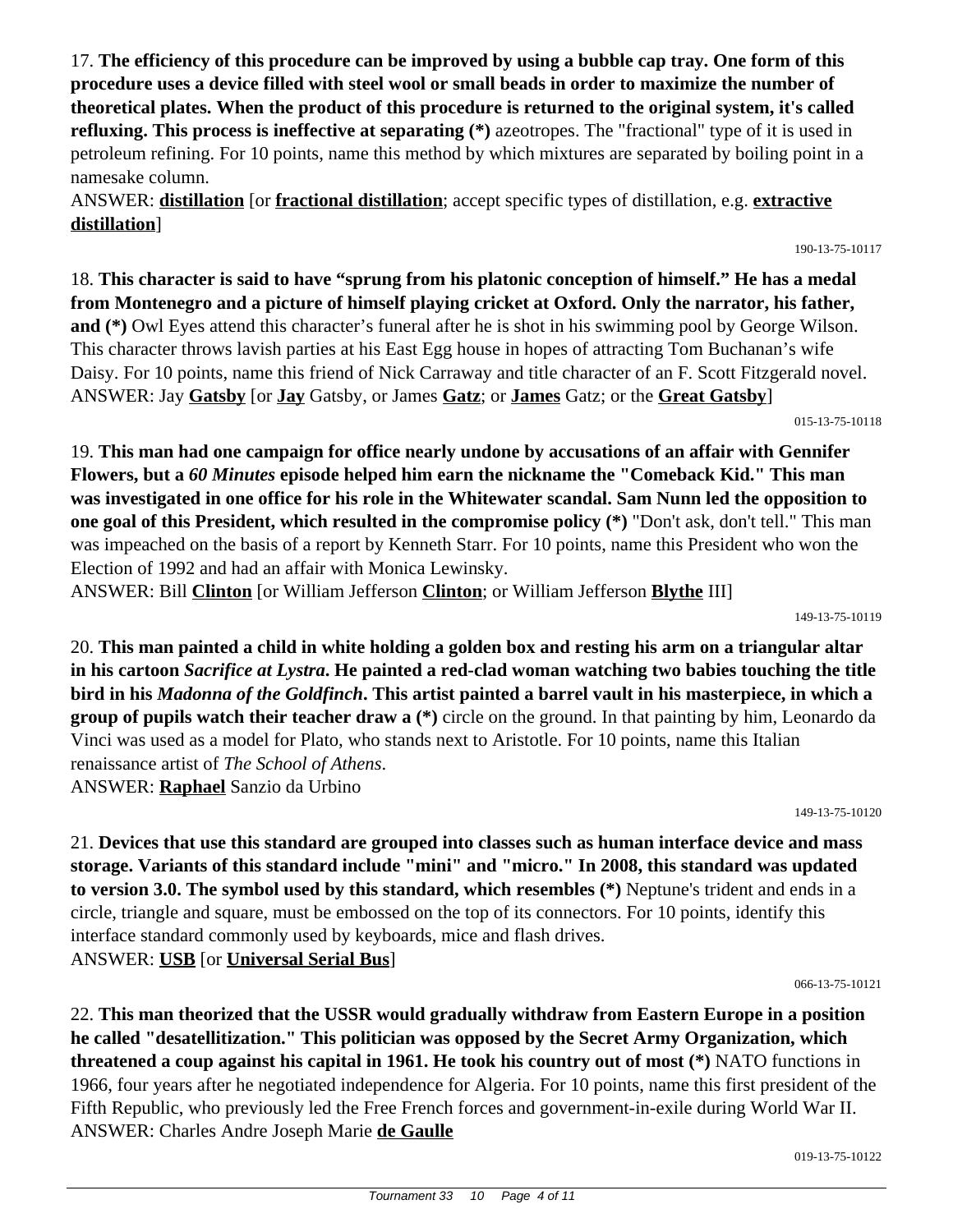23. **In this novel, the book** *Ruins of Empire* **is used by Felix to teach a Turkish girl named Safie. One character in this novel describes himself as a "fallen angel," even though he should have been another character's "Adam." Henry (\*)** Clerval is killed while on a trip to Scotland in this work that begins with the protagonist being found by Robert Walton while in the Arctic. This novel is subtitled "The Modern Prometheus." For 10 points, name this novel about the title scientist who creates a monster, written by Mary Shelley.

ANSWER: *Frankenstein*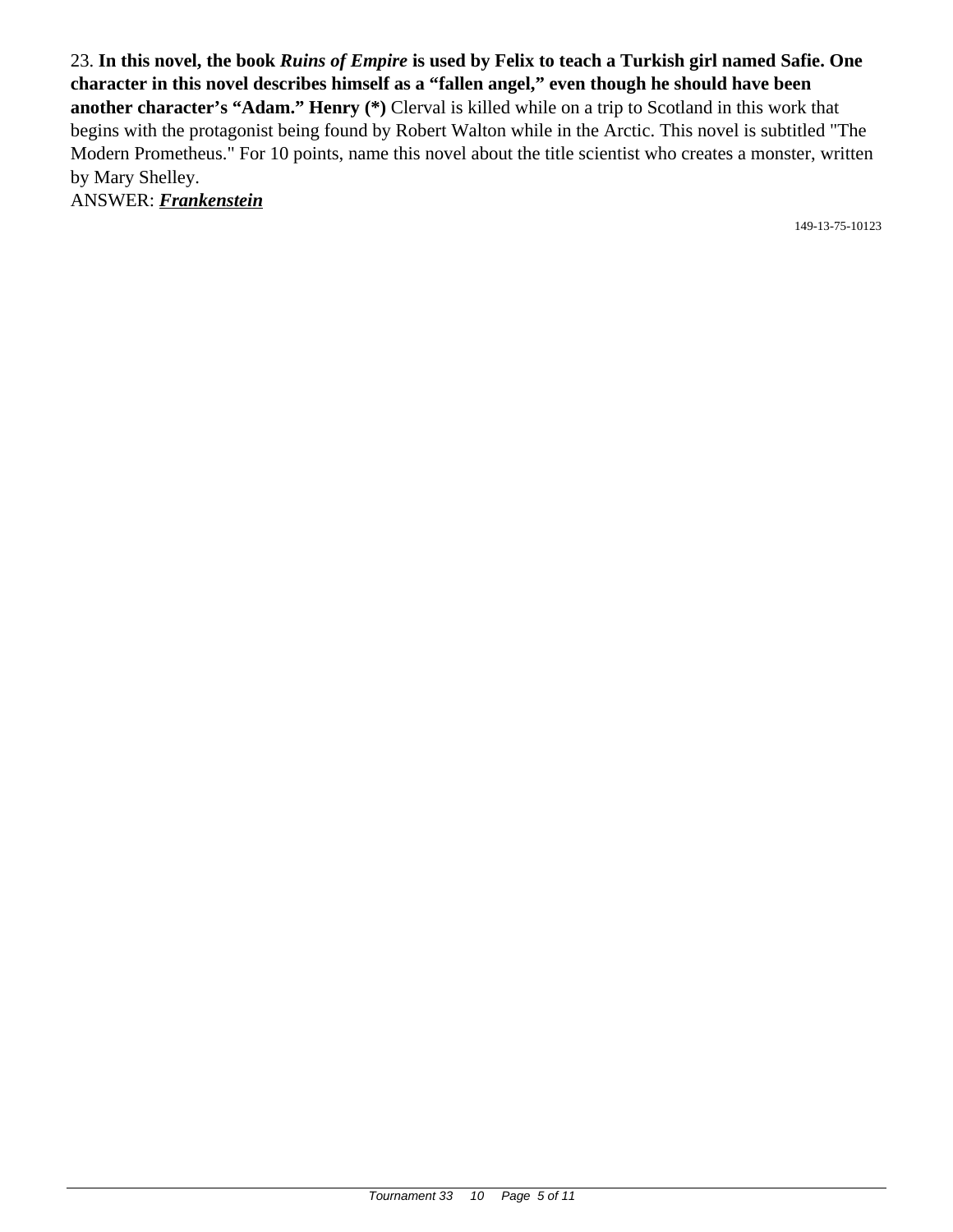

1. It is the counterpart to magma. For 10 points each:

[10] Identify this term applied to molten rock on the surface of the Earth.

# ANSWER: **lava**

[10] In addition to lava, volcanic eruptions can eject materials known by this name into the atmosphere. Types of this material includes blocks and bombs.

# ANSWER: **tephra**

[10] Lava can solidify to form this igneous rock, the extrusive equivalent of the intrusive granite. ANSWER: **rhyolite**

2. According to one myth, three beings of this kind worked at Hephaestus' forge to make Zeus' thunderbolts. For 10 points each:

[10] Name this group of giants that were known to have only one eye on their forehead.

# ANSWER: **cyclops** [or **cyclopes**]

[10] One cyclops was this son of Poseidon and Thoosa, who ended up getting killed by Odysseus and his men.

# ANSWER: **Polyphemus**

[10] According to Hesiod, the cyclopes were the sons of Gaia and this sky god, who was later overthrown by his son Cronus.

# ANSWER: **Uranus**

023-13-75-10202

3. One version of this painting was sold for \$119 million in 2012. For 10 points each:

[10] Name this painting of an anguished figure standing on a bridge in front of a red and orange sky.

# ANSWER: *The Scream* [or *Skrik*]

[10]*The Scream* was painted by this Norwegian artist.

# ANSWER: Edvard **Munch**

[10] Soon after Munch painted *The Scream*, he depicted one of these figures, a red-headed woman clutching an unconscious man in her arms.

# ANSWER: a **vampire**

088-13-75-10203

4. Napoleon III reneged on his support for this objective with the treaty of Villafranca. For 10 points each: [10] Name this goal of Count Cavour's political maneuvers and the Red Shirts of Giuseppe Garibaldi, who invaded the Kingdom of Two Sicilies to aid it.

ANSWER: **Italian unification** [or the **unification** of **Italy**; or Il **Risorgimento**]

[10] Count Cavour was Prime Minister of this smaller kingdom with capital Turin, whose king Victor Emmanuel II became the first King of Italy.

ANSWER: Kingdom of **Piedmont**-Sardinia [or Kingdom of **Sardinia**-Piedmont]

[10] This former member of the Carbonari stirred up pro-unification sentiment by founding the Young Italy society in 1831.

ANSWER: Giuseppe **Mazzini**

066-13-75-10201

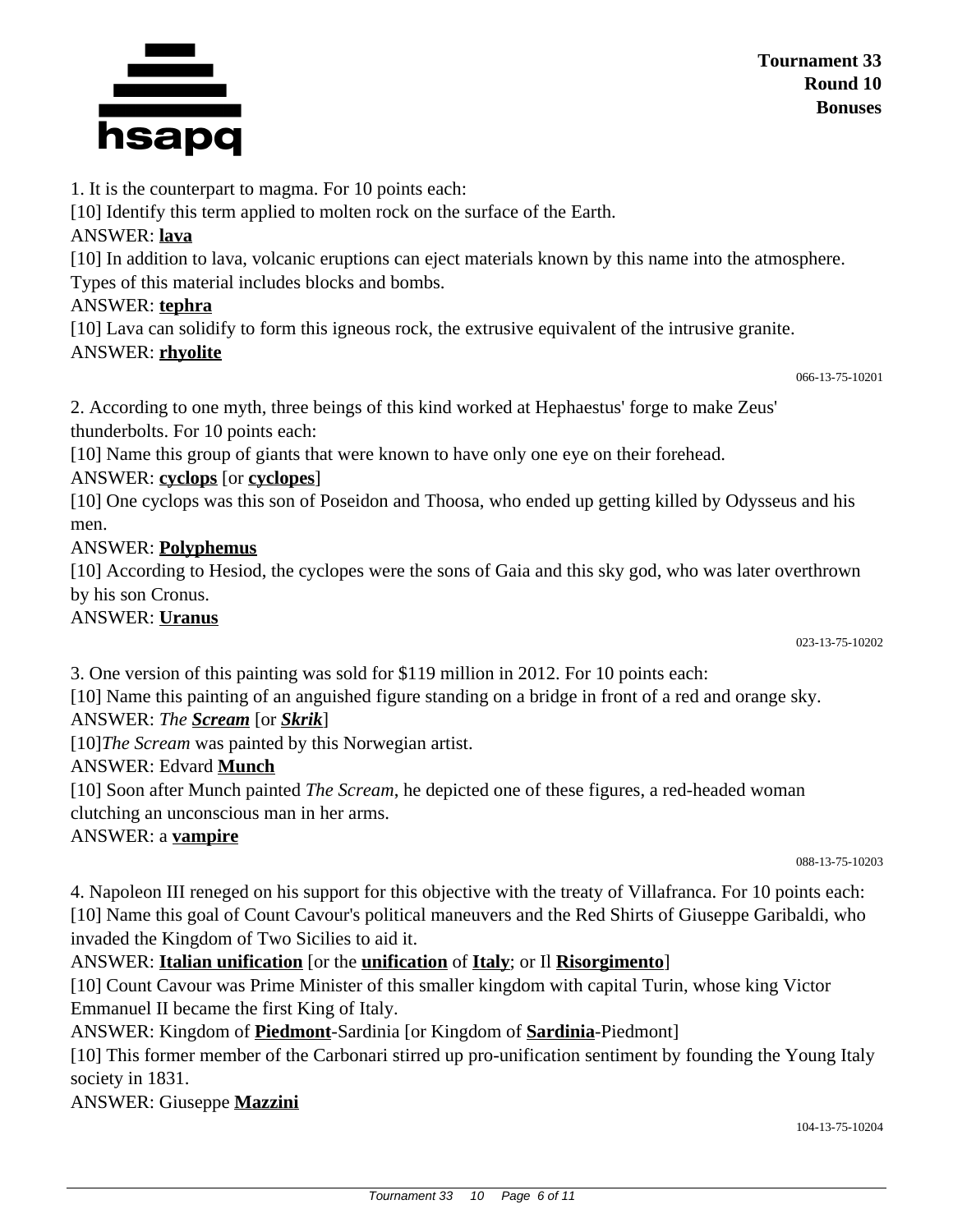5. Answer the following about the Young British Artists, for 10 points each.

[10] Member Christopher Ofili created the painting *The Holy Virgin Mary,*which was covered with the dung of this animal. These animals comprise order Proboscidea.

ANSWER: **elephant** [or any particular type of elephant]

[10] The 1999 display of Ofili's painting in the Brooklyn Museum of Art was derided by this then-mayor of New York, who was in office from 1993 until 2001.

ANSWER: Rudolph William Louis "Rudy" **Giuliani**

[10] This member of the Young British Artists exhibited a shark preserved in formaldehyde under the title *The Physical Impossibility of Death in the Mind of Someone Living* and a diamond-covered skull as *For the Love of God.*

#### ANSWER: Damien **Hirst**

019-13-75-10205

6. In January 2013, Tim Scott became the first African-American Senator from this state since 1881. For 10 points each:

[10] Name this state, whose other Senator is Lindsey Graham.

#### ANSWER: **South Carolina**

[10] Scott was selected as Senator after this Tea Party supporter resigned his position to become president of the Heritage Foundation.

### ANSWER: James **DeMint**

[10] Graham succeeded this man as Senator in 2003. This former Dixiecrat candidate for President made the longest filibuster ever to prevent the 1957 Civil Rights Act from being passed.

#### ANSWER: James Strom **Thurmond**

7. Ronald Reagan's policy of "constructive engagement" with this country's leaders, such as P.W. Botha, was opposed by several campus boycotts. For 10 points each:

[10] Name this country that set up "Bantustans" for its native blacks and imprisoned Nelson Mandela during apartheid.

### ANSWER: Republic of **South Africa**

[10] Nelson Mandela belonged to this party, which has ruled South Africa by supermajority since the end of apartheid in 1994.

### ANSWER: **ANC** [or **African National Congress**]

[10] This black activist and dedicatee of an eponymous Peter Gabriel song helped organize the Soweto uprising through his Black Consciousness movement. He was killed in 1977 by the police. ANSWER: Bantu Stephen **Biko** [or Steve **Biko**]

104-13-75-10207

8. In a simple calculation for effective nuclear charge, the result of this phenomenon is symbolized sigma. For 10 points each:

[10] Name this phenomenon in which inner electrons repel outer electrons, screening the nuclear attractive force.

### ANSWER: electron **shield**ing

[10] Electronic shielding is responsible for this effect, in which the atomic radius for elements in the 4f block doesn't decrease across the period.

### ANSWER: **lanthanide contraction**

[10] Effective nuclear charge can be represented Z minus sigma, where Z stands for this quantity, the number of protons in the nucleus. Elements on the Periodic Table are ordered by this quantity. ANSWER: **atomic number**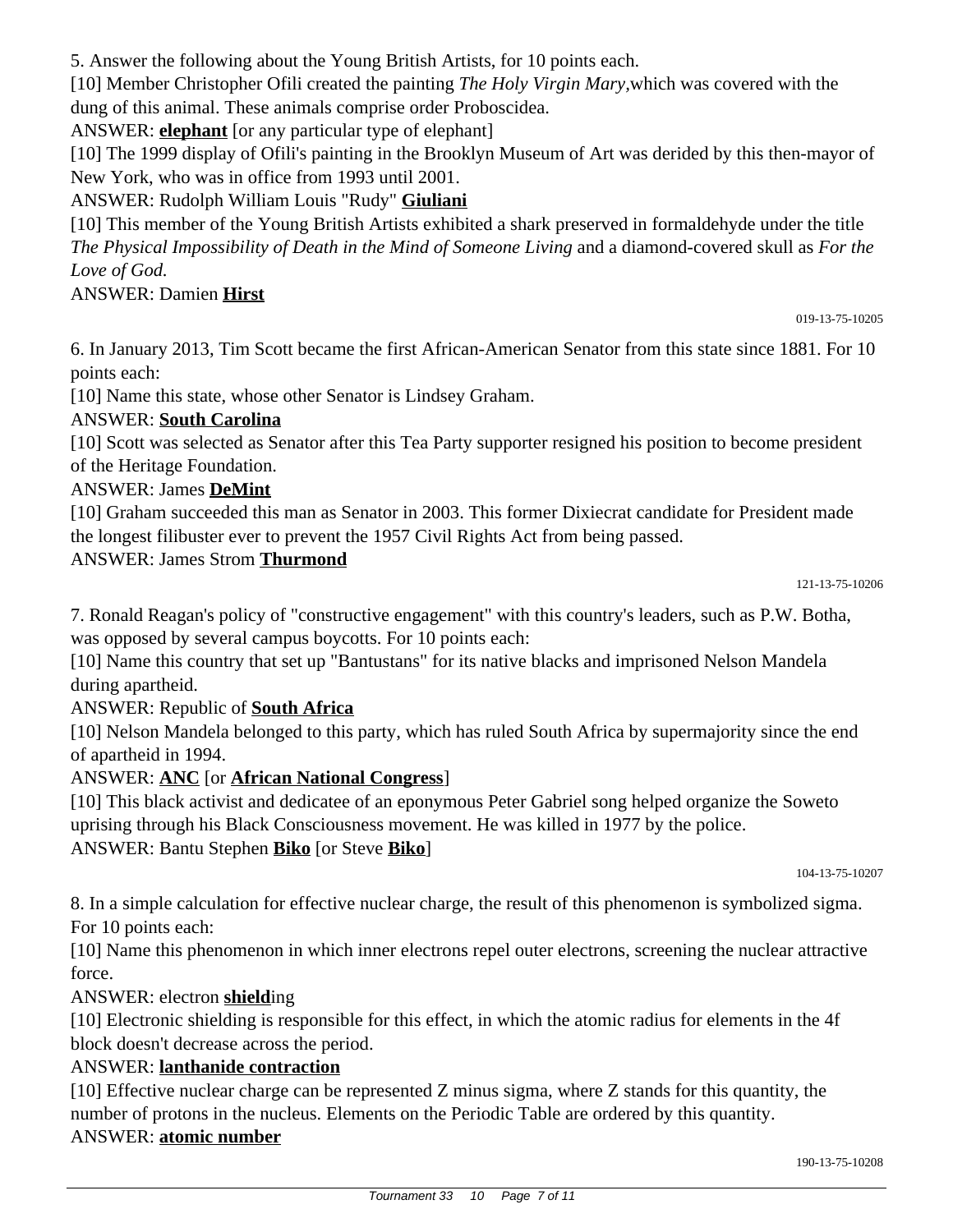9. This man included a "Note on Morisco Architecture" in his *Tales of the Alhambra.* For 10 points: [10] Name this American author who also wrote *The Sketchbook of Geoffrey Crayon.*

ANSWER: Washington **Irving**

[10] Irving's short stories include this one about a superstitious schoolmaster being pursued by a headless horseman.

ANSWER: "The **Legend of Sleepy Hollow**"

[10] In "The Legend of Sleep Hollow," this is the surname of Katrina, the girl both Ichabod Crane and Brom Bones compete for. She shares this surname with her father Baltus.

### ANSWER: **Van Tassel**

201-13-75-10209

10. One of this man's inventions was improved by Hungarians who replaced the carbon filament with tungsten for reasons of longevity. For 10 points each:

[10] Name this "Wizard of Menlo Park" who invented the phonograph and made the first commercially-viable electric lightbulbs.

### ANSWER: Thomas Alva **Edison**

[10] Edison was a rival of this Serbian advocate of alternating current, who claimed to have devised a theory for wireless transmission of power but couldn't prove it.

### ANSWER: Nikola **Tesla**

[10] Edison filmed the electrocution of one of these animals, named Topsy, with alternating current to try and show how dangerous the mass implementation of AC by George Westinghouse could be.

### ANSWER: an **elephant**

```
104-13-75-10210
```
11. This composer included the movements "Traumerei" and "Knight of the Hobbyhorse" in his *Kinderszenen*. For 10 points each:

[10] Name this German composer, who married Clara Wieck and is known for his compositions for piano, including *Papillons* and *Kreisleriana*.

### ANSWER: Robert **Schumann**

[10] This symphony by Schumann depicts the awakening and farewell of the title season.

ANSWER: **Spring** Symphony [or Symphony No. **1**]

[10] Schumann used the A-S-C-H motif in this composition for solo piano, whose movements include "Florestan", "Arlequin," and "Chopin."

ANSWER: *Carnaval*

140-13-75-10211

12. The Krypteia was an annual event in this city where slaves were hunted down and killed. For 10 points each:

[10] Name this Greek city-state that was the primary antagonist of Athens in the Peloponnesian War.

### ANSWER: **Sparta** [or **Lacedaemon**]

[10] The Spartan constitution was supposedly written by this possibly legendary man. He was supposedly inspired by his study of Cretan government and the Oracle at Delphi.

### ANSWER: **Lycurgus**

[10] This was the name given to the Spartan slave class. Many of these people were Messenians, the first neighboring city that Sparta conquered.

### ANSWER: **helot**s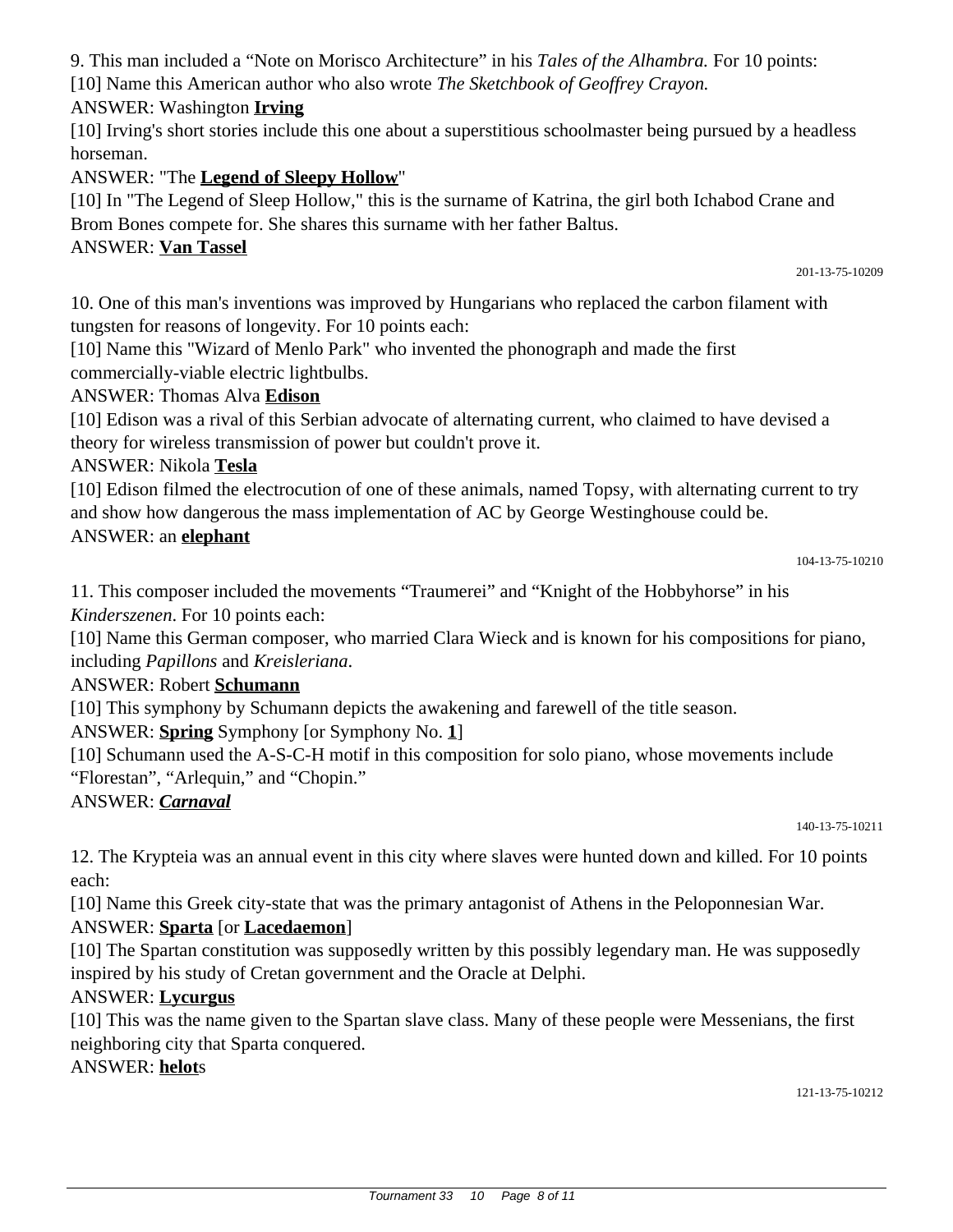13. The Valet in this play has no eyelids. For 10 points each:

[10] Name this Jean-Paul Sartre play, in which Garcin is forced to sit in a room with Second Empire furniture along with Ines and another woman.

### ANSWER: *No Exit* [or *Huis Clos*]

[10] This character in *No Exit* threw her baby into a lake, causing its father to kill himself. She flirts extensively with Garcin.

### ANSWER: **Estelle** Rigault [or Estelle **Rigault**]

[10] In *No Exit*, Garcin makes this famous remark after he, Estelle, and Ines spend some time waiting for a torturer to arrive.

### ANSWER: "**Hell is other people**" [or "L'**Enfer, c'est les autres**"]

14. In a 1995 experiment, Richard Wiseman debunked the notion that one of these animals, named Jaycee, was psychic. For 10 points each:

[10] Name these animals, several of which did not attempt to escape being given electric shocks in Martin Seligman's learned helplessness study.

### ANSWER: **dog**s [or **hound**s; or **puppi**es; or **Canis familiaris**; or **Canis lupus familiaris**]

[10] This Russian psychologist won renown for his intricate dog surgery abilities before using dogs in his classical conditioning experiments.

### ANSWER: Ivan Petrovich **Pavlov**

[10] Pavlov paired this stimulus with giving food to a dog several times; eventually, the dogs would instantly salivate merely at the sound of this stimulus.

ANSWER: ringing a **bell** [or synonyms]

020-13-75-10214

187-13-75-10213

15. This character marries Sally Athelney, the daughter of Thorpe. For 10 points each:

[10] Name this club-footed protagonist of *Of Human Bondage.*

### ANSWER: **Philip** Carey [or Philip **Carey**]

[10] This British author wrote *The Razor's Edge* and *Of Human Bondage.*

### ANSWER: W. Somerset **Maugham** [or William Somerset **Maugham**]

[10] Fanny commits suicide when Philip Carey goes to this city to study art. Authors such as Ernest

Hemingway and F. Scott Fitzgerald lived in this French city during the 1920s.

### ANSWER: **Paris**

149-13-75-10215

16. This is the only fundamental force for which there is no theory unifying it with the three others. For 10 points each:

[10] Name this attractive force, which is proportional to mass and squared-inversely proportional to distance.

ANSWER: **gravity** [or word forms]

[10] In this theory, gravity is understood through the curvature of four-dimensional spacetime. This theory is not limited to inertial reference frames, and was confirmed by a 1919 eclipse.

ANSWER: **general relativity** [or **GR**; prompt on **relativity**; do not accept "special relativity"]

[10] Experiments by Baron von Eotvos showed gravitational mass and inertial mass are the same within 1 part in 1 billion, an empirical fact known by this name.

### ANSWER: **equivalence** principle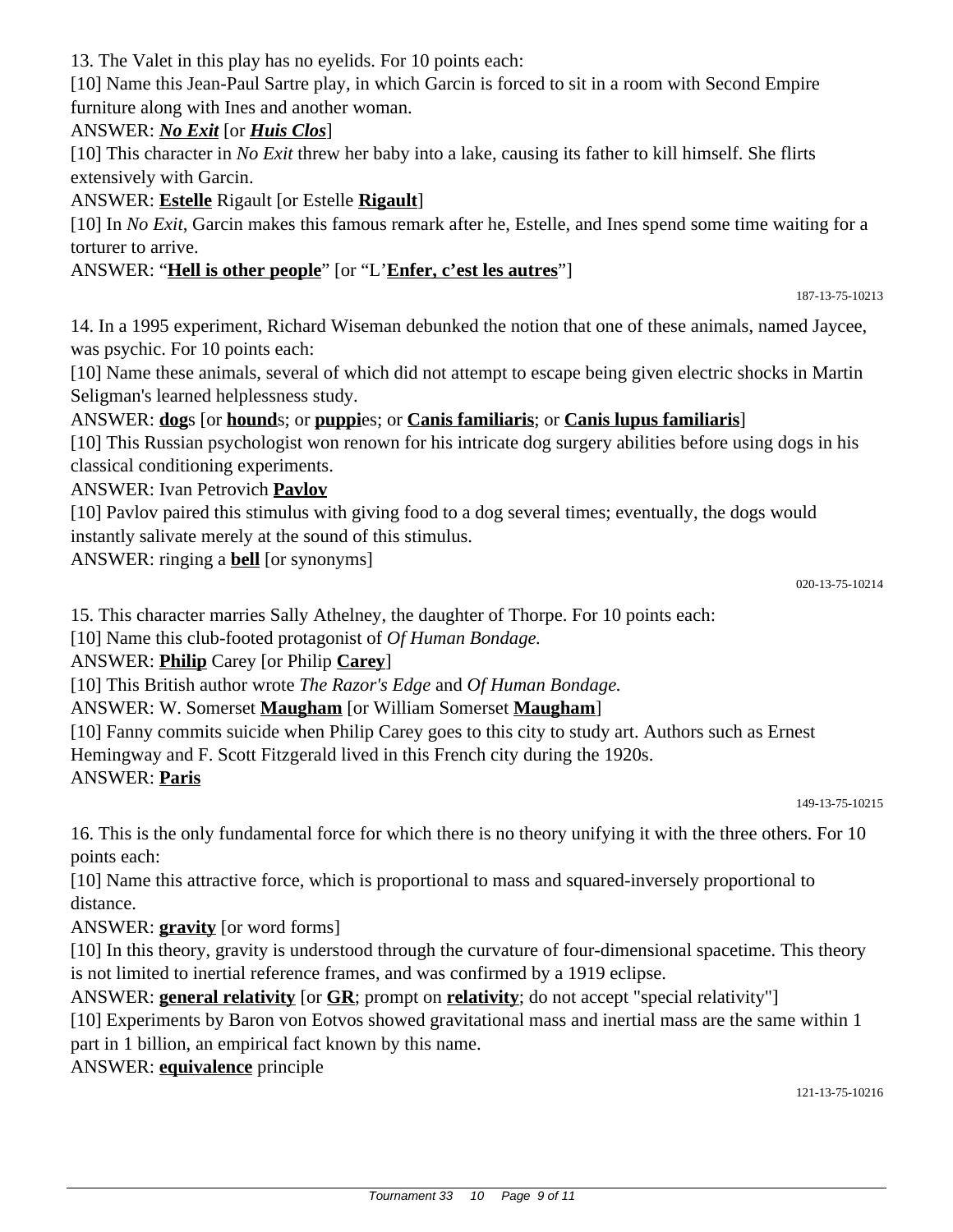17. This unit led the unsuccessful Union assault on Fort Wagner. For 10 points each:

[10] Name this Civil War regiment commanded by Robert Gould Shaw that was one of the first African-American units created.

ANSWER: **54th Massachusetts** [or **54th Regiment Massachusetts** Volunteer Infantry]

[10] The 20th Volunteers defended the Union flank at Little Round Top and were led by Joshua Chamberlain, who later served as governor of this state, which was separated from Massachusetts in the Missouri Compromise.

### ANSWER: **Maine**

[10] Elmer Ellsworth raised the "Fire Zouaves" regiment from this state. This state's largest city experienced an 1863 draft riot.

#### ANSWER: **New York**

023-13-75-10217

18. Despite a local legend that this pond was bottomless, the author of one work uses fishing line and a stone to estimate its depth at about one hundred feet. For 10 points each:

[10] Name this Massachusetts pond which abuts land once owned by Ralph Waldo Emerson.

ANSWER: **Walden** Pond

[10] This transcendentalist described living for two years in a cabin in his book *Walden.*

ANSWER: Henry David **Thoreau**

[10] In one chapter of *Walden,* Thoreau extensively documents a battle between two species of this animal. ANSWER: **ant**s

015-13-75-10218

19. Answer the following about a genetic disorder, for 10 points each:

[10] The Duchenne variety of this progressive disorder is x-linked. While its severity varies by type, this disorder can cause a loss of the ability to walk as well as premature death.

### ANSWER: **muscular dystrophy**

[10] The gene that is mutated in muscular dystrophy is so large that it contains over 50 of these sequences, which do not code for protein. They are removed during splicing, leaving only the exons.

### ANSWER: **introns**

[10] During splicing, this structure is added to the 3 prime end of the mature messenger RNA. Its length is a measure of the stability of the transcript.

### ANSWER: **poly-A tail**

105-13-75-10219

20. This river's Great Falls are located in Montana, the state in which it rises. For 10 points each:

[10] Name the longest river in the United States, which flows into the Mississippi at St. Louis.

### ANSWER: **Missouri** River

[10] The Missouri River receives this river near Omaha. It flows through Nebraska and is formed by the confluence of its North and South tributaries.

### ANSWER: **Platte** River

[10] This tributary flows through a large national park of the same name, then enters the Missouri in North Dakota.

#### ANSWER: **Yellowstone** River